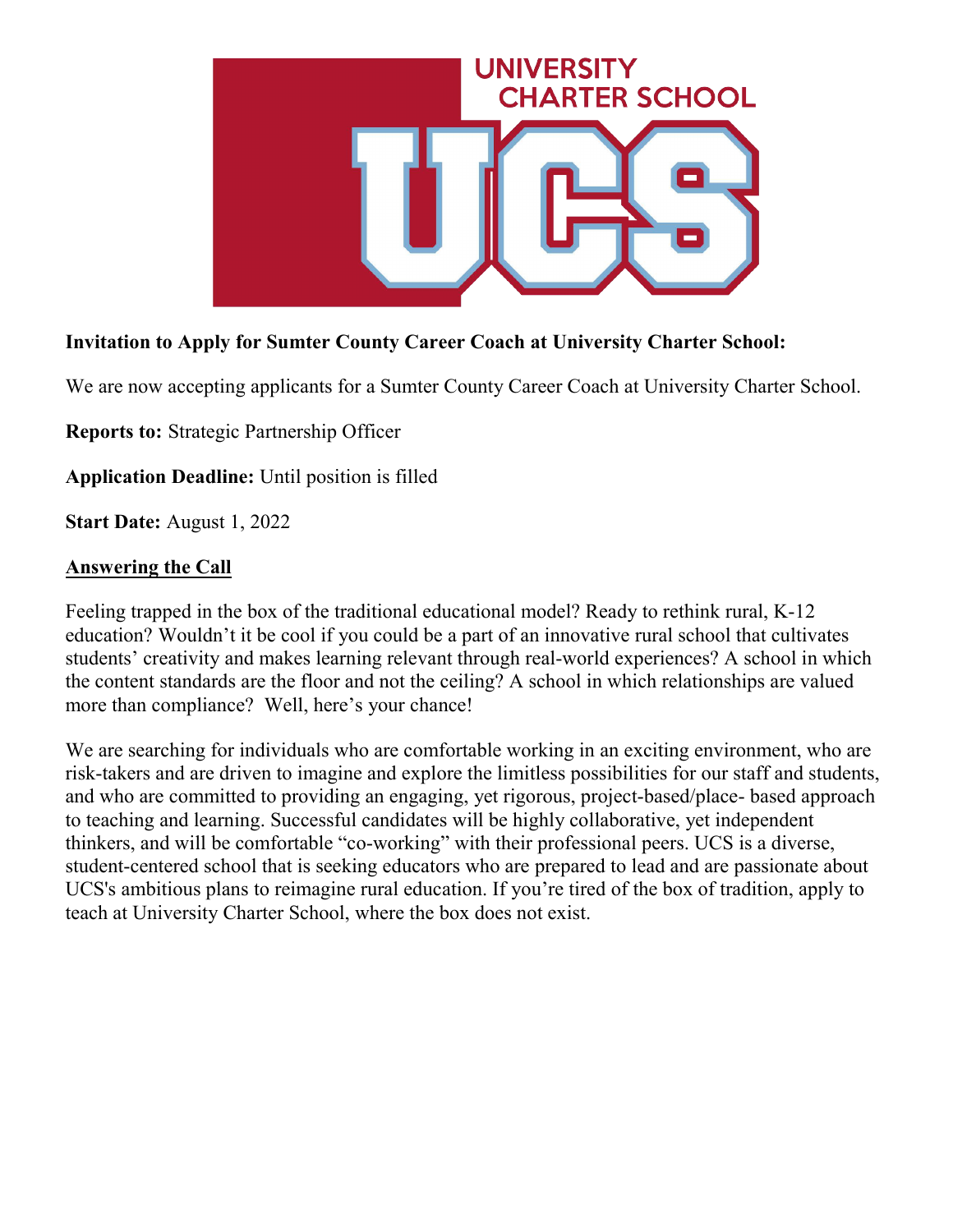## **University Charter School**

University Charter School (UCS) is an innovative and new PK-11 public charter school that opened in August 2018 in rural, Livingston, Alabama. For the 2022-2023 school year, UCS will have ~663 students in grades  $PK - 12$  and will be adding an additional grade each year following. UCS is designed to be a rural, diverse school that cultivates independent thought, promotes the building of character and civic responsibility, and is committed to preparing all students for personal and professional success through the discovery of individual learning pathways in a rigorous and integrated Science, Technology, Reading, Engineering, Arts, and Mathematics (STREAM) focused, project-based and place-based curriculum. The vision of University Charter School is to become a rural model for producing adaptable learners that have a strong sense of place, mission, and rural identity, and who recognize the value of collaboration within a school, across a community, and between diverse rural regions. Our graduates will be prepared to continually meet the demands of an ever changing economy and will be perceived as community leaders and catalysts for meaningful change. We see UCS as a purposeful, place- based, and collaborative pathway to encourage growth and retention in and to restore relevance to our rural community.

# **Roles and responsibilities**

- Represent the Career Coach Program in local high schools (Sumter County Public Schools and University Charter School) and conduct public relations efforts to promote the CTE programs. Provide career development guidance for high school students with emphasis on technical programs.
- Plan and implement student recruitment activities for technical programs.
- Assist prospective students with career exploration activities and career assessments.
- Plan and implement student recruitment activities for technical programs.
- Assist prospective students with career exploration activities and career assessments.
- Assist prospective students with admissions, financial aid, and registration procedures for college admission.
- Provide guidance to students regarding career choices.
- Conduct high school classroom presentations promoting college and career programs and activities.
- Provide prospective students with information regarding the current job market and trends in career choices.
- Schedule and attend college campus tours and industry tours with high school students.
- Coordinate job shadowing opportunities for students.
- Maintain ongoing database of students and classrooms where services are offered.
- Comply with all policies of the LEA and the Alabama State Department of Education.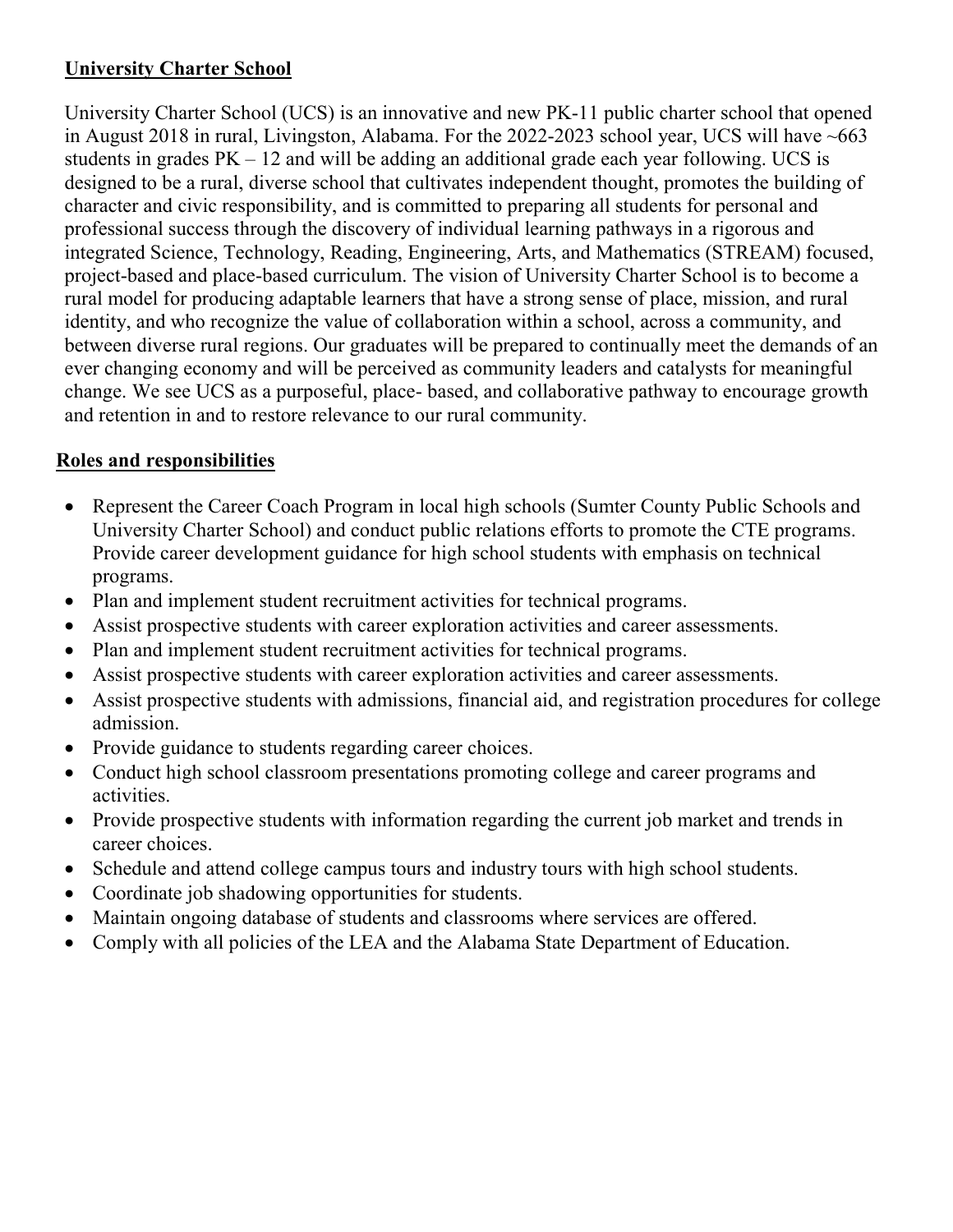# **Qualifications**

The strongest candidates will have the following certifications, skills, and experiences:

- Bachelor's degree in education, marketing, communication or related field required.
- Experience working in industry preferred.
- Pleasing personality; enthusiastic, positive attitude, evidence of trustworthiness; knowledge in business and industry; effective human relations skills.
- Required: Ability to pass background check
- Effective oral and written communication skills.
- Knowledge of what it takes to be successful in the world of work.
- Knowledge of College and Career Readiness Standards. Knowledge of current employment trends

## **Salary and benefits**

This position is a 10 month contract and the salary and benefits together total \$65,140. UCS offers a comprehensive benefits package including health insurance and retirement.

# **Apply**

If your experiences and passion make you a great fit for the role, please complete an application. UCS uses an online application system designed to be an easy and efficient way for you to apply. All available positions are listed in [TeachAlabama](https://ats1.atenterprise.powerschool.com/ats/app_login?COMPANY_ID=00008500). Applicants interested in vacancies with UCS must complete an online application. If selected for a position, additional information is required including a background check/fingerprint review, proof of citizenship, and valid identification.

# **Online Application Instructions**

## **First Time Users**

**Step 1:** Go to Applicant Login

**Step 2: Click on Create an Account** 

**Step 3:** Select a Username and Password. You will use this login information any time you want to apply.

**Step 4:** Build an application by clicking on the Create Application link. This application can be saved and used to apply to more than one job opening.

**Step 5**: If you are ready to apply, complete the application with information and materials for the specific job opening. Make sure you have attached your resume, cover letter and any other pertinent documents in the add attachment section before you apply to a specific job.

## **Apply Now**

**Step 1:** Scroll through the job postings and click on the Job Title to which you want to apply.

**Step 2:** Click on Apply